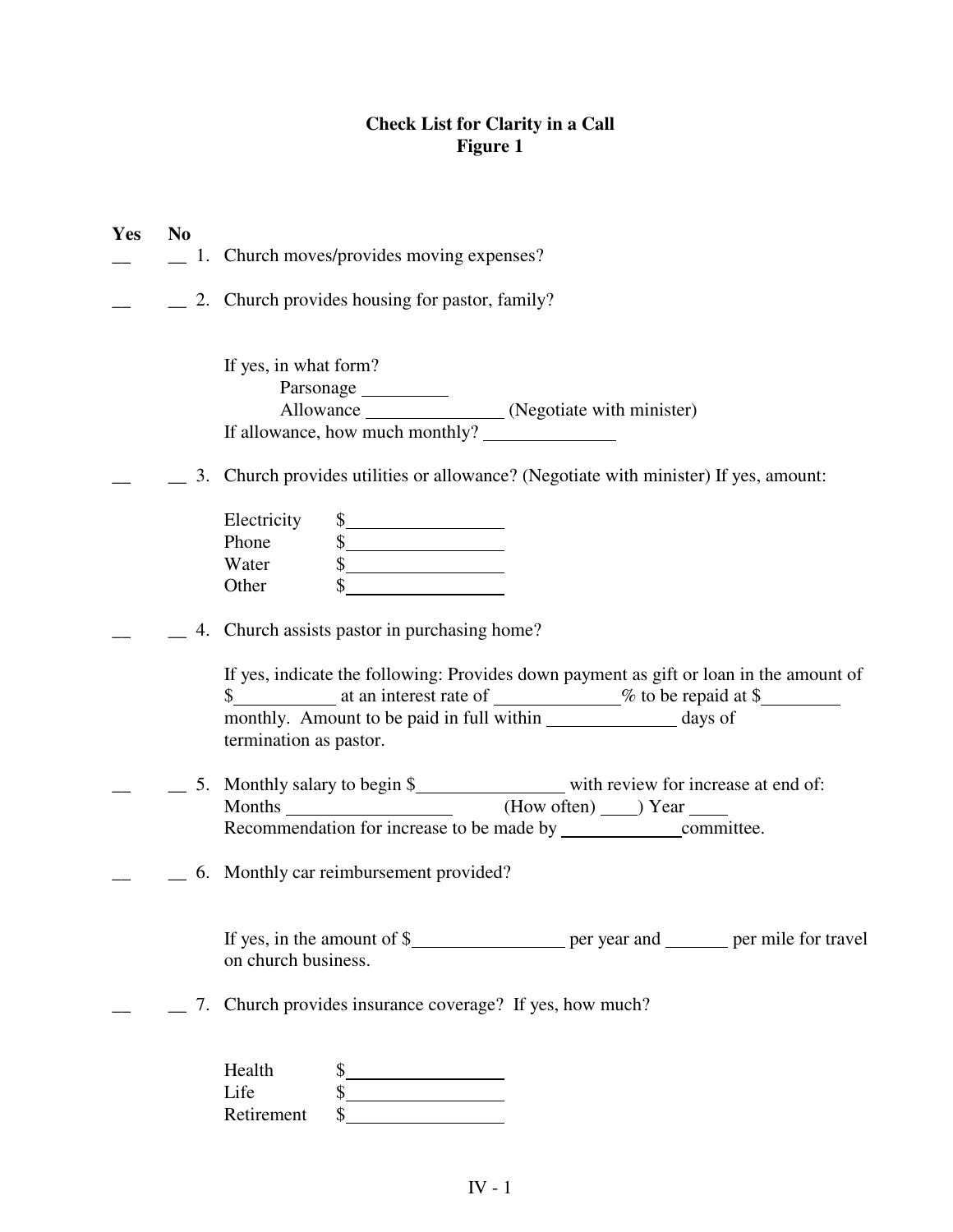|  | 8. Church provides annual book allowance?                                                                                                      |
|--|------------------------------------------------------------------------------------------------------------------------------------------------|
|  | If yes, annual amount $\frac{1}{2}$                                                                                                            |
|  | 9. Church provides weekly days off?                                                                                                            |
|  | If yes, number of days                                                                                                                         |
|  | 10. Church provides annual, paid vacation?                                                                                                     |
|  | If yes, number of weeks _____________ first year; second year<br>and thereafter<br>_11. Is pulpit supply paid by church for vacation absences? |
|  | $\_\_$ 12. Church provides time off for:<br>Revivals?                                                                                          |
|  | Annual State Evangelism Conference?                                                                                                            |
|  | <b>Annual State Convention?</b>                                                                                                                |
|  | <b>Annual Southern Baptist Convention?</b>                                                                                                     |
|  | How much time for revivals?                                                                                                                    |
|  | 13. Is pulpit supply paid by church for these absences?                                                                                        |
|  | $\_\_$ 14. Are expenses paid to conventions?<br>Wife included?                                                                                 |
|  | _15. Church provides time off for bereavement?                                                                                                 |
|  | If yes, how much time?                                                                                                                         |
|  | $\_\$ 16. Church provides time off for illness?                                                                                                |
|  | If yes, amount of time annually                                                                                                                |
|  | 17. Are salary and benefits paid during time of illness?                                                                                       |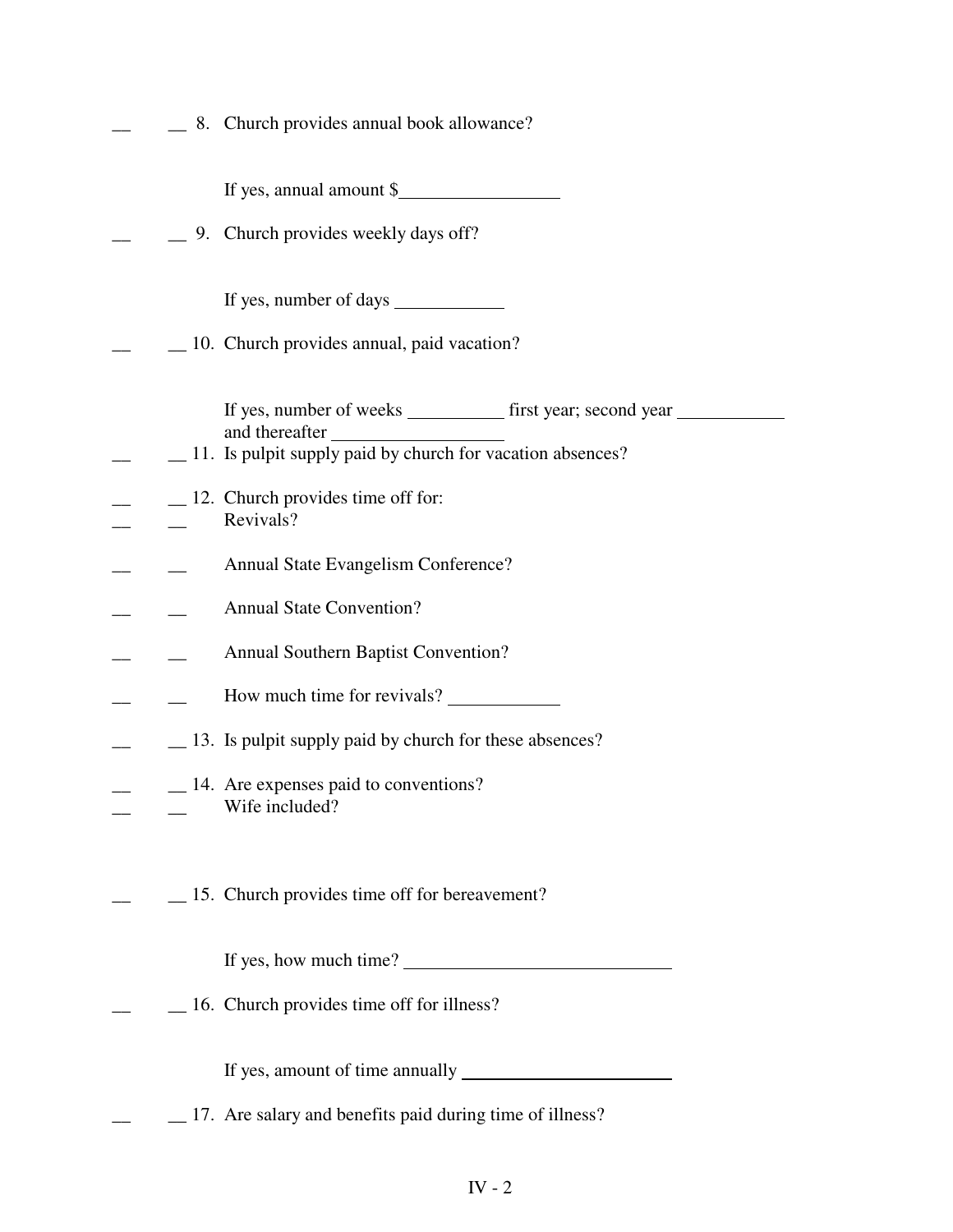For how long?

|  |  |  |  |  | 18. Supply minister paid by church? |  |
|--|--|--|--|--|-------------------------------------|--|
|--|--|--|--|--|-------------------------------------|--|

For how long?

- \_\_ \_\_ 19. Church provides annual physical examination for pastor?
- 10. Pastor is designated as supervisor of other staff?

If no, who is designated and for which staff members?

\_\_ \_\_ 21. Time off is provided for study leave and training conferences?

If yes, how much time annually?

\_\_ \_\_ 22. Does church pay cost of job-related training?

If yes, how much of total cost?

- 23.
- 24. \_\_\_\_\_\_\_\_\_\_\_\_\_\_\_\_\_\_\_\_\_\_\_\_\_\_\_\_\_\_\_\_\_\_\_\_\_\_\_\_\_\_\_\_\_\_\_\_\_\_\_\_\_\_\_\_\_\_\_\_\_\_\_\_\_\_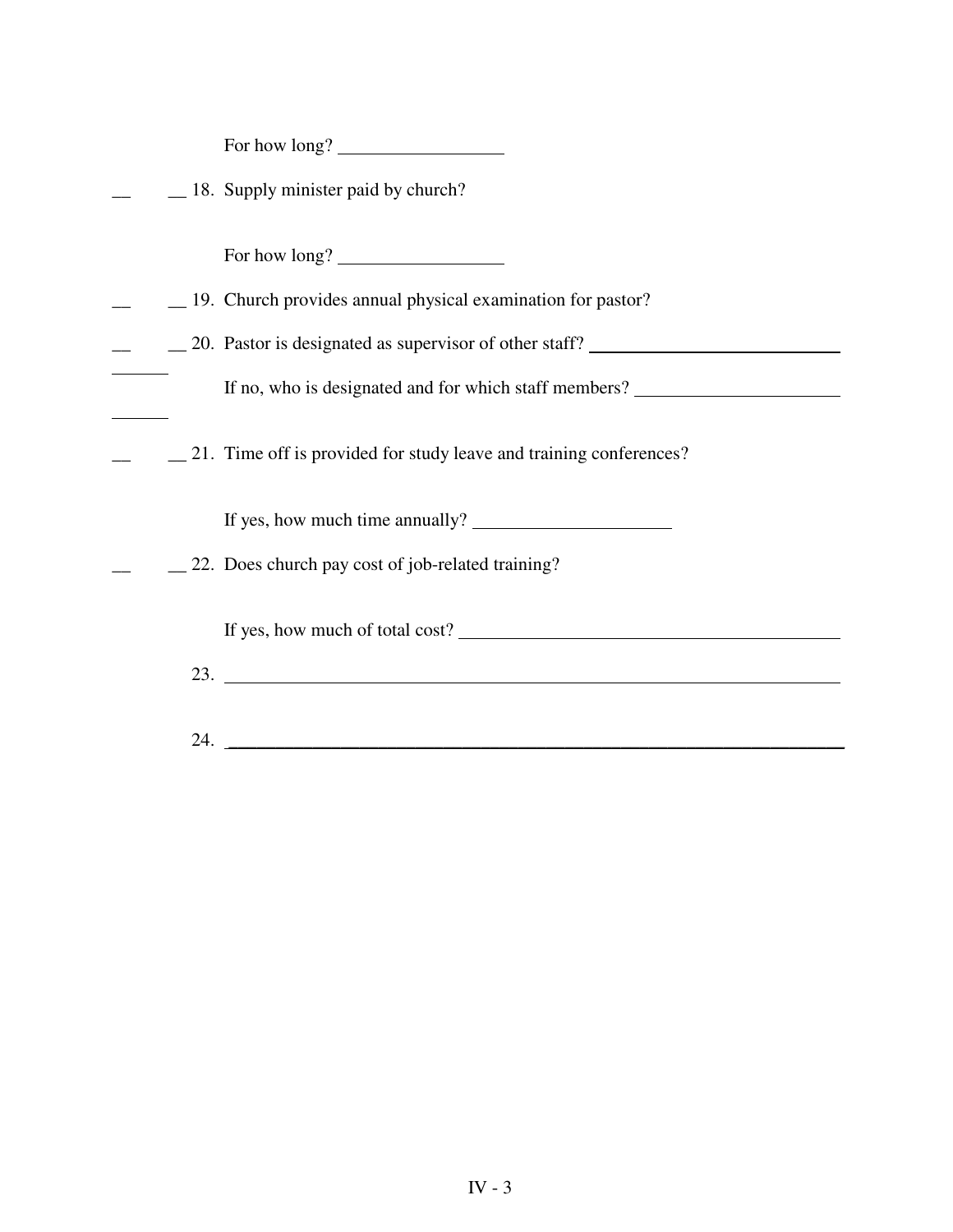## **Specific Agreements Figure 2 (These Will Vary from Church to Church)**

# Annual Financial Arrangements

Consult "More Than Money" Compensation Manual

### **1. PERSONAL INCOME**

| Cash Salary: to be paid                                                                                                   | \$                          |
|---------------------------------------------------------------------------------------------------------------------------|-----------------------------|
| ___ Housing Allowance ___ Parsonage Rental Value \$                                                                       |                             |
| Utilities Allowance _ Utilities Estimate                                                                                  | $\frac{\text{S}}{\text{S}}$ |
| - Homeowners Insurance on Parsonage                                                                                       | $\frac{\sqrt{2}}{2}$        |
| <b>TOTAL</b>                                                                                                              | $\frac{\text{S}}{\text{S}}$ |
| 2. PROTECTION BENEFITS                                                                                                    |                             |
| Retirement Plans: ______% of                                                                                              | s                           |
| Personal Income                                                                                                           | $\frac{1}{2}$               |
| Family Health Insurance:<br>Pastor's Part ________ All                                                                    | $\frac{\text{S}}{\text{S}}$ |
| Life Insurance on Pastor                                                                                                  | $\frac{1}{2}$               |
| Disability Insurance on Pastor                                                                                            | $\frac{\text{S}}{\text{S}}$ |
| <b>Tax Deferred Annuity</b>                                                                                               | $\frac{1}{2}$               |
| Social Security Tax Allowance:<br>$\frac{1}{\sqrt{1-\frac{1}{2}}}\text{Half}$ $\frac{1}{\sqrt{1-\frac{1}{2}}\text{Half}}$ | $\sim$                      |
| Workman's Compensation                                                                                                    | $\frac{1}{2}$               |
| <b>TOTAL</b>                                                                                                              | \$                          |

**(continued)**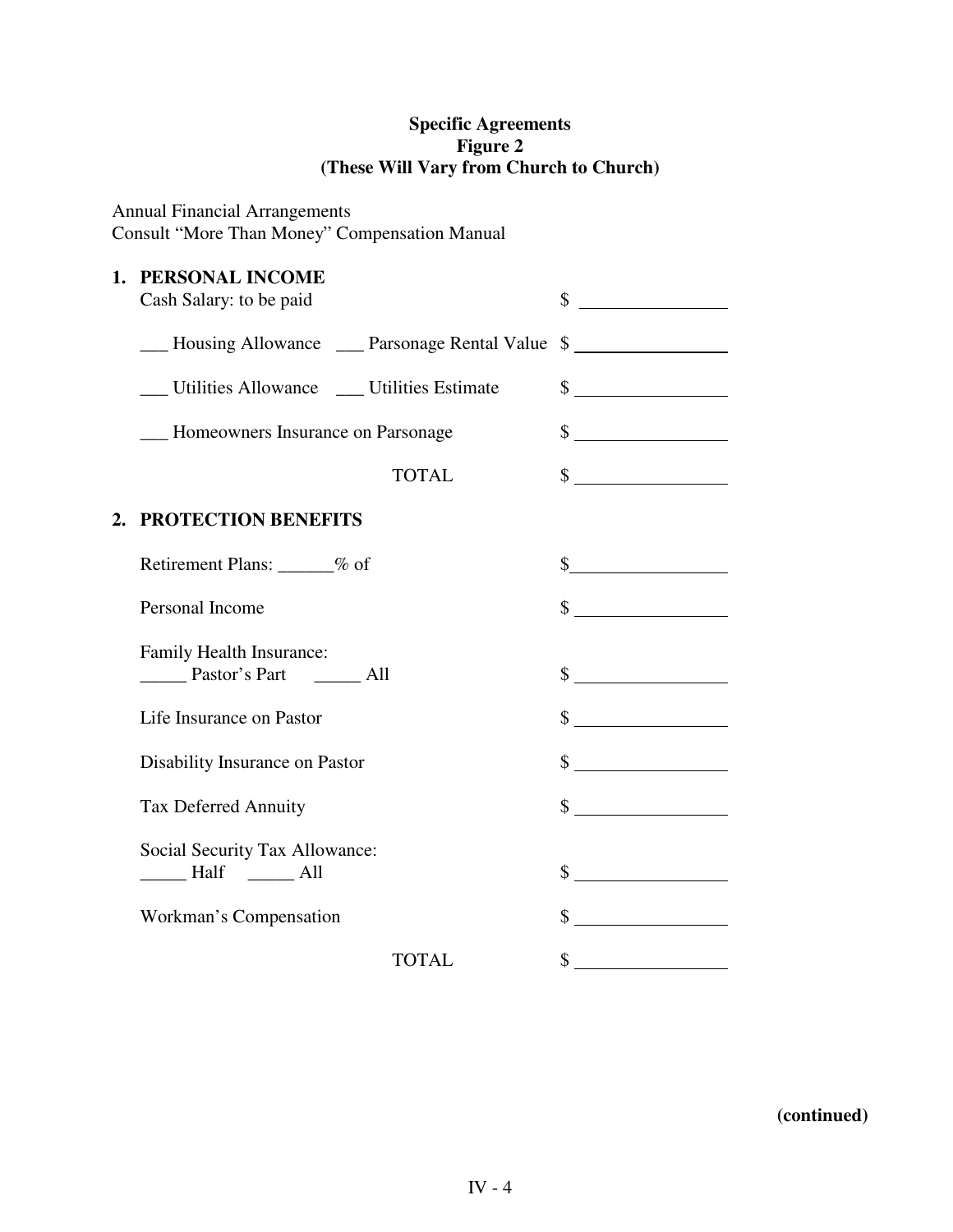### **3. MINISTRY RELATED EXPENSES**

| Car Reimbursement to be paid (cents per mile) |        |  |
|-----------------------------------------------|--------|--|
| *Convention and Meetings                      |        |  |
| <b>Book Allowance</b>                         |        |  |
| Hospitality                                   |        |  |
|                                               | TOTAL. |  |

\* Ministry Related Expenses, Conventions, and Meetings

- \_\_\_\_\_ For expenses at meeting attended as pastor
- \_\_\_\_\_ Includes pastor's spouse when she accompanies
- \_\_\_\_\_ For study leave and continuing education
- \_\_\_\_\_ For civic club membership expenses

Annual Time Arrangements

The church acknowledges that the pastor's work cannot be rigidly regulated because of the nature of ministry. Crisis situations and emergencies along with meetings and a heavy schedule may alter the pastor's schedule and sometimes necessitate his arranging his work and leisure at his own convenience. Despite weekend work and evening obligations, the pastor must find some time to spend with his family and for his own personal needs.

| 1. Day (s) of week off $\_\_$                                                    |
|----------------------------------------------------------------------------------|
|                                                                                  |
|                                                                                  |
| 4. Study leave time                                                              |
|                                                                                  |
| 6. Total number of Sundays for church-paid pulpit supplies _____________________ |
| Vacation time                                                                    |
| Conventions or conferences                                                       |
|                                                                                  |
|                                                                                  |
| 7. Sick leave arrangements:                                                      |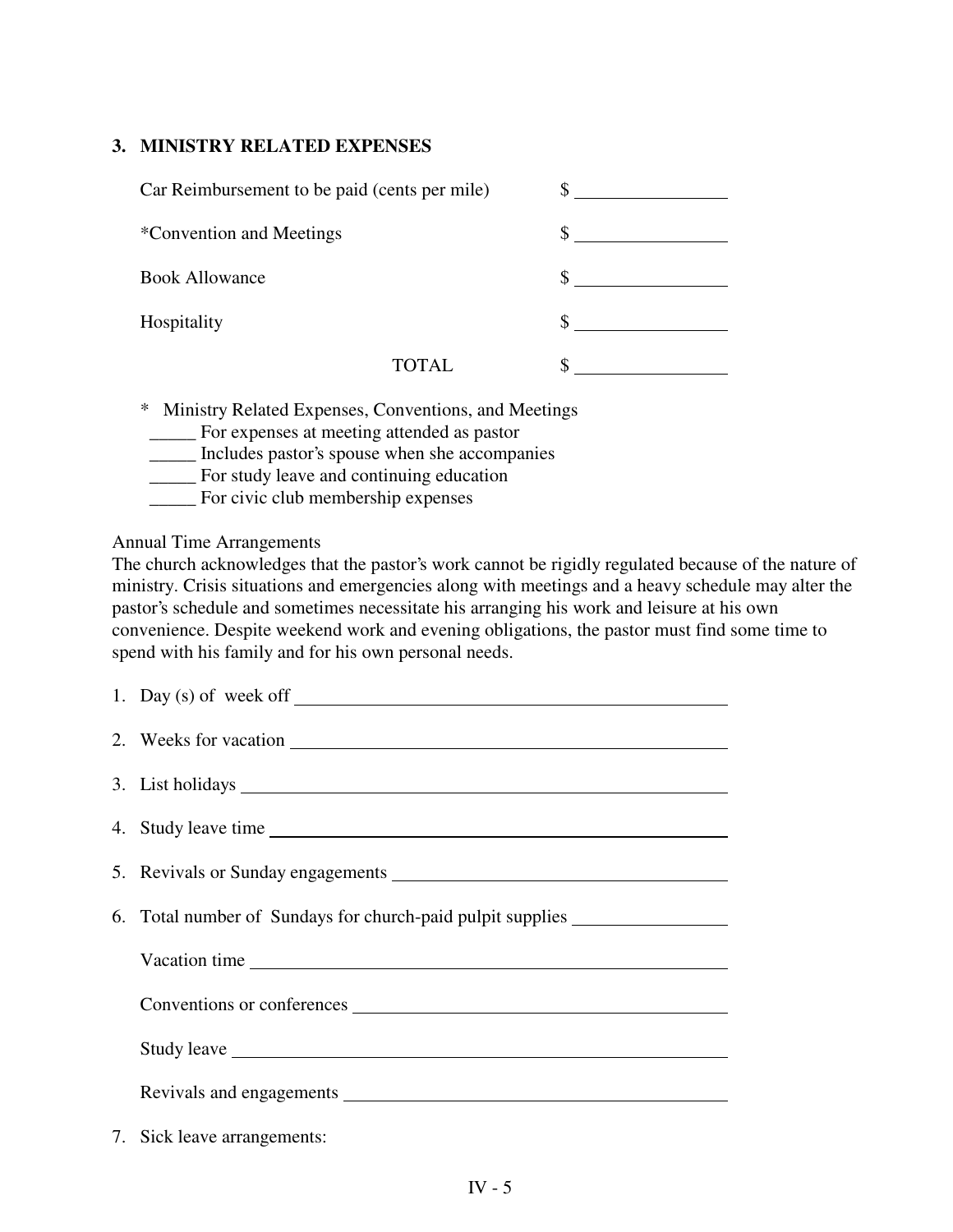- 8. Any other arrangements:
- \_\_\_\_\_ To be used at pastor's discretion
- \_\_\_\_\_ Pastor to give account for reimbursement
- \_\_\_\_\_ Surplus belongs to \_\_\_\_\_ pastor \_\_\_\_\_ church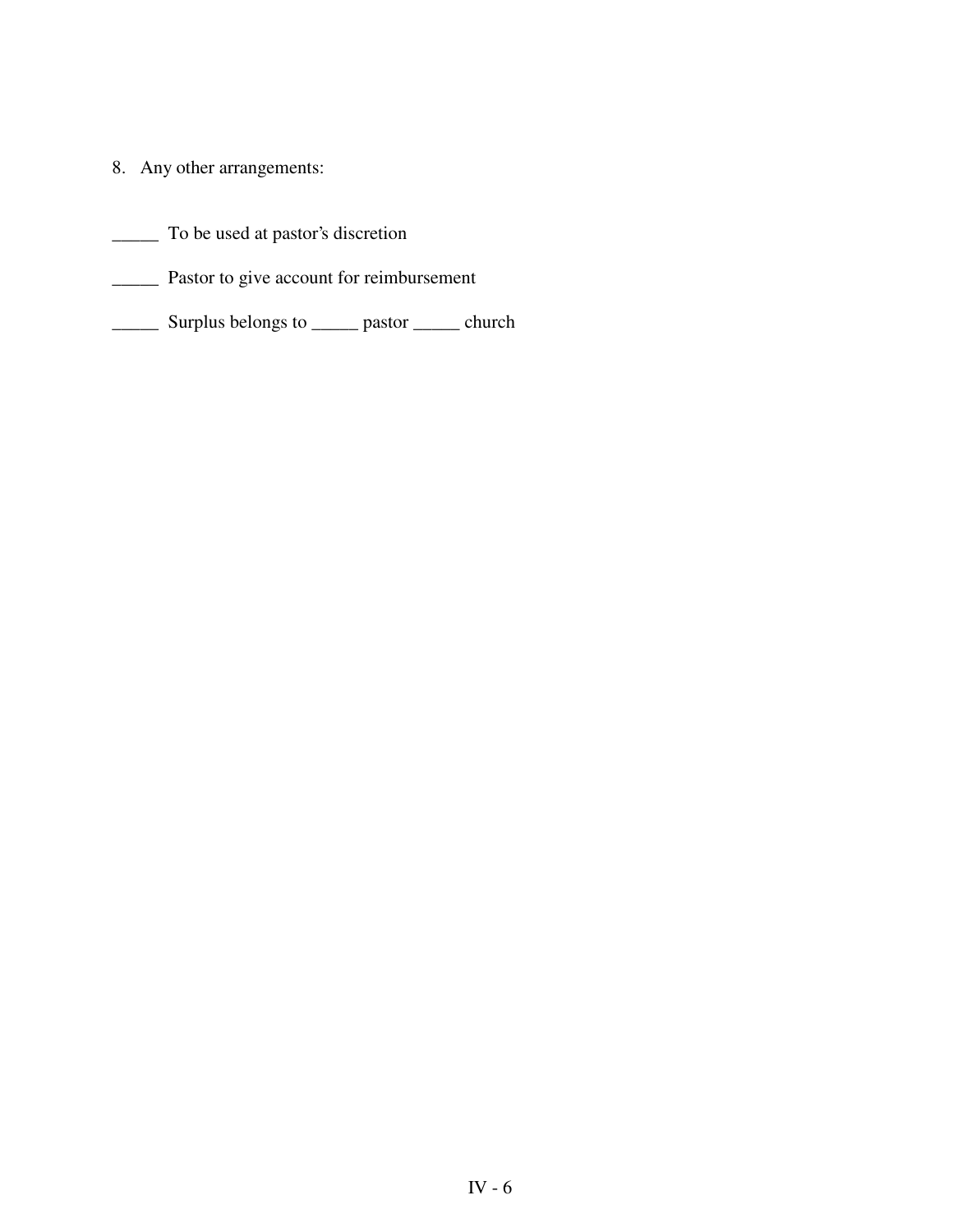#### **PASTOR – CHURCH COVENANT**

#### **INTRODUCTION**

Attention is given to church-minister relations because of their bearing on proper performance of the church's vital tasks as well as the mutual concern of a minister and congregation for each other. The tasks of missions and evangelism, of worship and ministry, of witness and education are hindered if tensions exist between pastor and people or divisions among the congregation. Church-minister harmony goes far toward enabling the church to function effectively in these divinely appointed areas and fosters love and growth among members of the congregation.

Unrealistic expectations of each other, or misunderstandings, can create a tension between pastor and people. A covenant adopted in mutual trust and commitment can establish understanding and guidelines that should cultivate love for and communication with each other, encourage personal growth and stimulate ministry and mission at home and around the world.

The pastor-church covenant can fill the vacuum which often exists when the pastor and his family live in a fishbowl without constructive feedback about the congregation's perception of them. It can reinforce positive feelings of the congregation for their pastor and improve negative feelings. It is not a binding legal contract, but a statement of mutual understanding and perceptions with a promise of continued love and respect for each other.

Commitments in the covenant can be maintained and nurtured by a church-minister relations committee. This committee can facilitate communication between pastor and people, informing each of reciprocal expectations, reviewing and implementing the covenant and recommending any necessary changes. It can mediate any misunderstandings or conflicts that arise. The committee will be honest and supportive in providing the pastor with evaluative feedback and giving the congregation necessary information and guidance.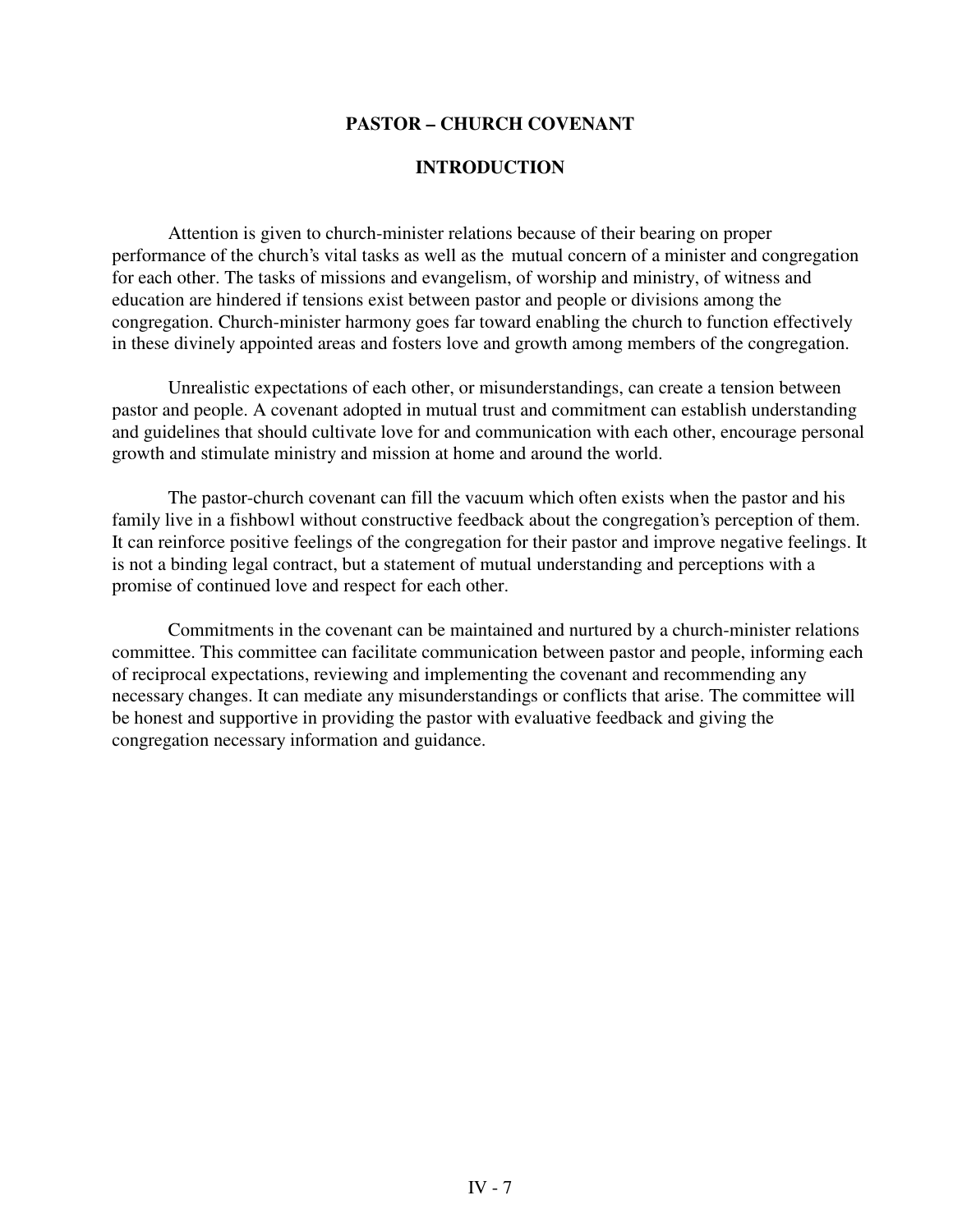### **FOR THE PASTOR-CHURCH RELATIONSHIP: A COVENANT**

\_\_\_\_\_\_\_\_\_\_\_\_\_\_\_\_\_\_\_\_\_\_\_\_\_\_\_\_\_\_\_\_\_\_\_\_\_\_\_\_\_\_\_\_\_ (Church's name)

| We, the members of                                                                          | $\overline{a}$ , desiring to nurture         |
|---------------------------------------------------------------------------------------------|----------------------------------------------|
| (Church's name)                                                                             |                                              |
| our pastor and his family in Christian love, and to strengthen their ministry among us, and |                                              |
| $I, \_\_$                                                                                   | , believing I am called by God to serve this |
| (Pastor's name)                                                                             |                                              |
| community and congregation as pastor, do establish this covenant as an expression of our    |                                              |
| understanding of mutual and separate obligations to each other and our joint commitment to  |                                              |
| God's worship and service.                                                                  |                                              |

### **THE PASTOR'S COMMITMENT**

I accept this call with a conviction that is from God and a commitment to accept responsibility as the primary leadership influence in the church and to demonstrate my certain convictions that I am simultaneously a servant of God and of His people.

I accept this call with a commitment to practice a life style, spiritually, morally and financially that will reinforce my role as spiritual guide to others.

I accept this call with a commitment to minister regularly and dependably to the needs of this congregation and at the same time to maintain a life for my family and myself.

I accept this call with a commitment to maintain competency in ministry through diligent Bible study and sermon preparation, dependence on the Holy Spirit for leadership, provide administrative and organizational leadership and grow in pastoral and prophetic skills through continued study.

I accept this call with a commitment to earnestly endeavor to understand and love those entrusted to my spiritual care, and to recognize and work with the congregation's elected leaders.

I accept this call with a commitment to remain open to suggestions from the congregation at the same time I remain faithful to my conscience and sense of call.